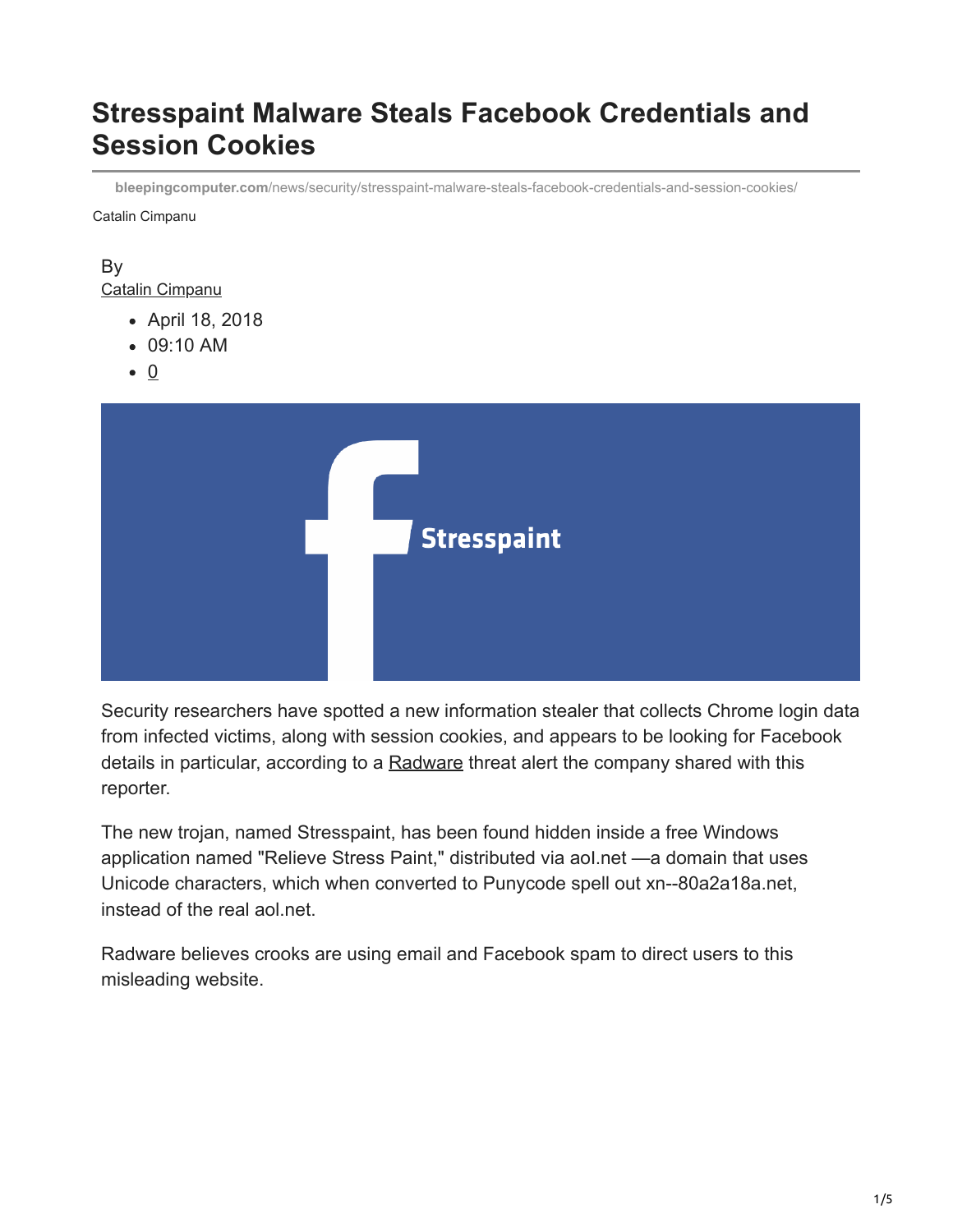

Users who download this app get a legitimate drawing tool, but the app also runs other files in the background. According to Radware researchers, the drawing app also runs:

**Temp\\DX.exe** - the main Stresspaint module that remains persistent on the system **Temp\\updata.dll** - possibly used later on for credential/cookie stealing purposes

The malware then sets the following Windows registry key to gain boot persistence and run Stresspaint's DX.exe file with every PC boot:

HKLM\\SOFTWARE\\Microsoft\\Windows\\CurrentVersion\\Run\\Updata

According to the Radware team, the value of this registry key is DX.exe [parameter].

"We have seen two different parameters which may indicate two different infection campaigns that the author wants to track," the Radware team says. "This is also represented in the [Stresspaing] control panel."

Stresspaint also creates another registry key. This one holds each infected victim's GUID in the form of "[5 random letters/numbers]HHMMSSYYYYMMDD".

HKCU\Software\Classes\VirtualStore\MACHINE\SOFTWARE\RelieveStressPaint\guid

### **Stresspaint steals Chrome login data and session cookies**

Stresspaint then makes copies of Chrome's login data and cookies databases, which it stores at the following locations:

AppData\Local\Google\Chrome\User Data\Default\Login Data11111 AppData\Local\Google\Chrome\User Data\Default\Cookies11111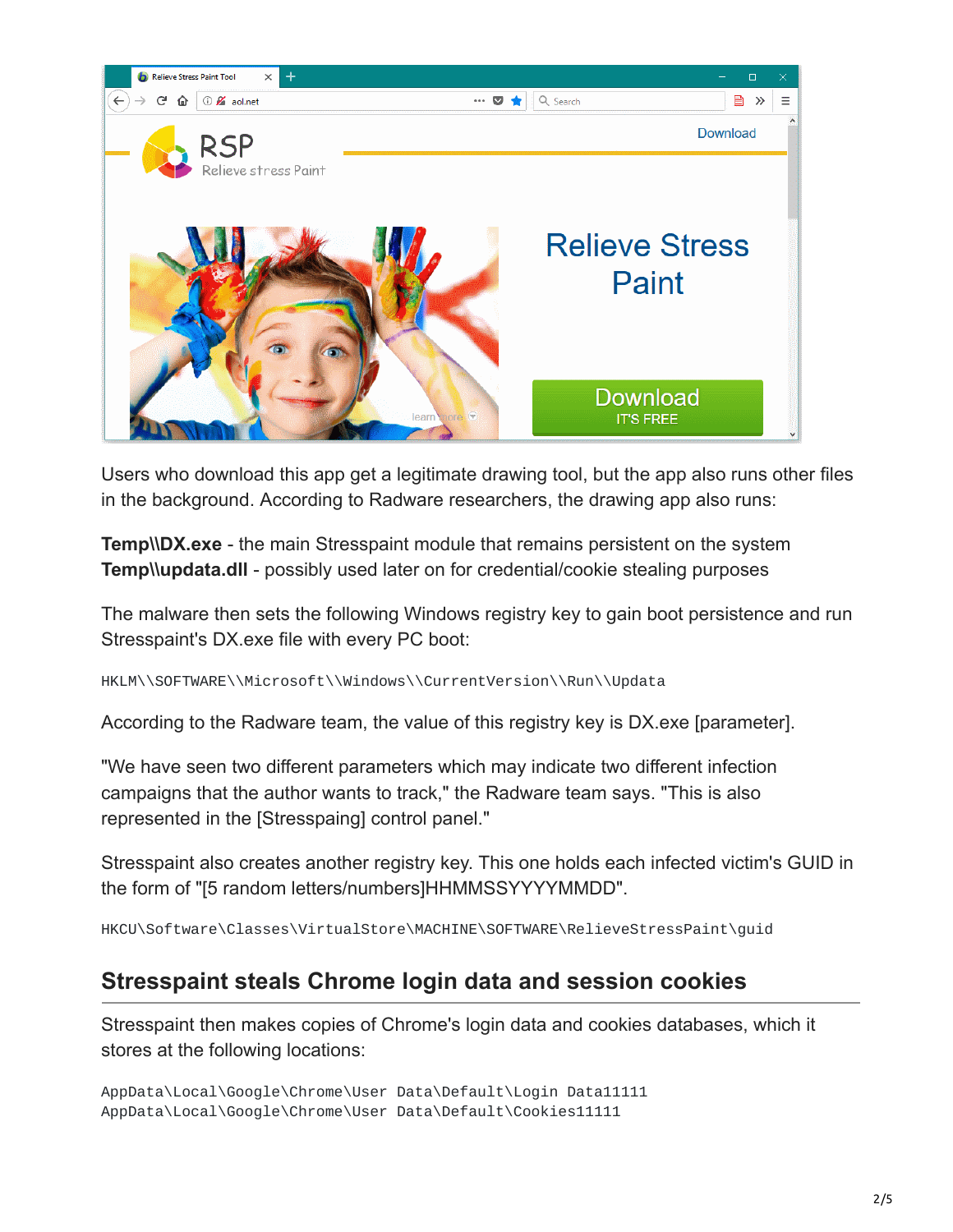The malware makes copies of these files so it can run all the queries and operations it needs to extract login credentials and cookie files stored in the user's Chrome browser.

## **Crooks accessing Facebook accounts to harvest data**

The malware then takes the collected login data and session cookies, encrypts it, and uploads it to a remove C&C panel, along with the user's GUID.

Radware researchers tracked this data to a control panel available in the Chinese language. The control panel has dedicated sections for displaying Facebook credentials, and another one for Amazon data. This latter section is empty, suggesting attackers have not focused on extracting the Amazon details from the stolen data just yet.

| layuiCMS 2.0         | $\equiv$ | <b>El Content Management</b> | 26 User Center        | diSystem settings                                                    |                  | (4) use the document        |                                   |               |                                    |         | #Clear the cache | <b>fa Lock screen</b> | Cong Yue                 |
|----------------------|----------|------------------------------|-----------------------|----------------------------------------------------------------------|------------------|-----------------------------|-----------------------------------|---------------|------------------------------------|---------|------------------|-----------------------|--------------------------|
| 日本百百点功能              |          | the background Home          | de Facebook           |                                                                      |                  |                             |                                   |               |                                    |         |                  |                       | $O$ [Coperation $\neg$   |
| the background Home  |          |                              |                       |                                                                      |                  |                             |                                   |               |                                    |         |                  |                       |                          |
| a data types         |          | 请选择国家                        | 选择账号<br>$\mathcal{C}$ | 选择类型<br>$\mathcal{C}$                                                |                  | $\mathcal{L}$<br>search for | batch deletion                    |               |                                    |         |                  |                       |                          |
| de Facebook          |          | $\mathbb{ID}$                | Guid                  | IP                                                                   | Country          | The                         | UserName                          | PassWord      | Cookies                            | Friends | Payment          | Page                  | operating                |
| -2 amazon            |          | 147                          | IGWDL20175620181204   | $7 - 2$                                                              | $\top$           | Windows 7 Bulid.            | <b>College College</b>            | $h_1 = -30$   | [["domain": ".facebook.c           | $-1$    | $\circ$          | 0                     | <b>Delate</b><br>preview |
| <b>G</b> export data |          | 146                          | M60UY23485520181204   | 11 39                                                                | PK               | Windows 7 Build.            | <b>Contract Contract Contract</b> |               | [{"domain": ".facebook.c           | 1414    | $\circ$          | D                     | Delete  <br>preview      |
| statistics           | u        | 145                          | OLA7U14065620181204   | $\epsilon$ 7                                                         | THAT             | Windows 7 Bulid             | i - -                             | $\frac{1}{2}$ | [{"domain": ".facebook.c           | 39      | $^{\circ}$       | D                     | Delate<br>preview        |
|                      | o        | 144                          | YVVKP20335620181204   | $1 \overline{7}$                                                     | RS               | Windows 7 Bulid             |                                   |               | [{"domain": ".facebook.c           | $-1$    | $-1$             | $-1$                  | Delete<br>proview        |
|                      | 0        | 143                          | YVT8J22485520181204   | $1$ 10                                                               | <b>RU</b>        | Windows 7 Bulid             | <b>COLLA</b>                      | $10 - 10$     |                                    | 35      | $\circ$          | D                     | Delate<br>preview        |
|                      | 0        | 142                          | AJFFB20235520181204   | $9 \mid 3$                                                           | <b>FROM</b>      | Windows 7 Build             |                                   |               | [{"domain": ".facebook.c           | $-1$    | $-1$             | $-1$                  | <b>Delete</b><br>preview |
|                      | □        | 141                          | C46IO11455520181204   | 21 01                                                                | PS               | Windows 7 Bulid             | <b>The Common</b>                 | $ro$ $\Box$   | [{"domain": ".facebook.c           | 1631    | $\hfill\square$  | D                     | Delate<br>preview        |
|                      | Ω        | 140                          | IKRWQ00125520181304   | $17 = 27$                                                            | KZ               | Windows 7 Build             |                                   |               | [["domain": ".facebook.c           | $-1$    | $-1$             | $-1$                  | Delete  <br>preview      |
|                      |          | 139                          | GCVX720045520181204   | 8. 34                                                                | HE               | Windows 7 Bulid             |                                   |               | [{"domain": ".facebook.c           | $-1$    | $-1$             | $-1$                  | Delete<br>proview        |
|                      | о        | 138                          | PEOIR21175120181204   | $3 \frac{1}{9}$                                                      | <b>RU</b>        | Windows 7 Bulid             |                                   |               | [["domain": ".facebook.c           | $-1$    | $-1$             | $-1$                  | Delete<br>preview        |
|                      | L.       | 137                          | OULDQ23505420181204   | $62 - 33$                                                            | RU               | Windows 7 Build             |                                   |               | [{"domain": ".facebook.c           | $-1$    | $-1$             | $-1$                  | Delete<br>proview        |
|                      | 0        | 136                          | PIWAW20125420181204   | $8 - 2$                                                              | IT.              | Windows 7 Bulid             | <b>Communication</b>              | View of the   | [["domain": ".facebook.c           | 1300    | $\mathbf{1}$     | $\circ$               | Delate<br>preview        |
|                      |          | 135                          | YLJRX01085420181304   | 11: 14                                                               | VN               | Windows 7 Build             | $\epsilon$ .                      |               | [{"domain": ".facebook.c           | 1961    | O                | 0                     | Delete  <br>proview      |
|                      |          | 134                          | DDFHV19475320181204   | $18$ $167$                                                           | PT               | Windows 7 Build             |                                   |               | [["domain": ".facebook.c           | $-1$    | $-1$             | $-1$                  | Delate<br>preview        |
|                      | ш        | 133                          | BSA9N21285320181204   | $8!$ 22                                                              | RU               | Windows 7 Bulid             |                                   |               | [["domain": ".facebook.c           | $-1$    | $-1$             | $-1$                  | Delete<br>proview        |
|                      |          | a state.                     |                       |                                                                      | A F FREE A FRICA |                             |                                   |               | THE R. P. LEWIS CO., LANSING MICH. |         |                  |                       |                          |
|                      |          | $\zeta$ 1  977               | 978<br>979  982       | > to the first 978 page determine Total 29457 literrs 30 tems/page . |                  |                             |                                   |               |                                    |         |                  |                       |                          |

Figure 8: Users' data

Researchers say crooks are actively validating Facebook credentials and session cookies by logging into accounts and collecting additional data such as each user's number of friends, whether the account manages a Facebook Page or not, and if the account has a payment method saved in its settings.

## **Stresspaint infected over 35,000 users**

Radware says it identified over 35,000 infected users, most based in Vietnam, Russia, and Pakistan. The trojanized painting app was first seen at the start of the month, but crooks started its mass-distribution only over the weekend.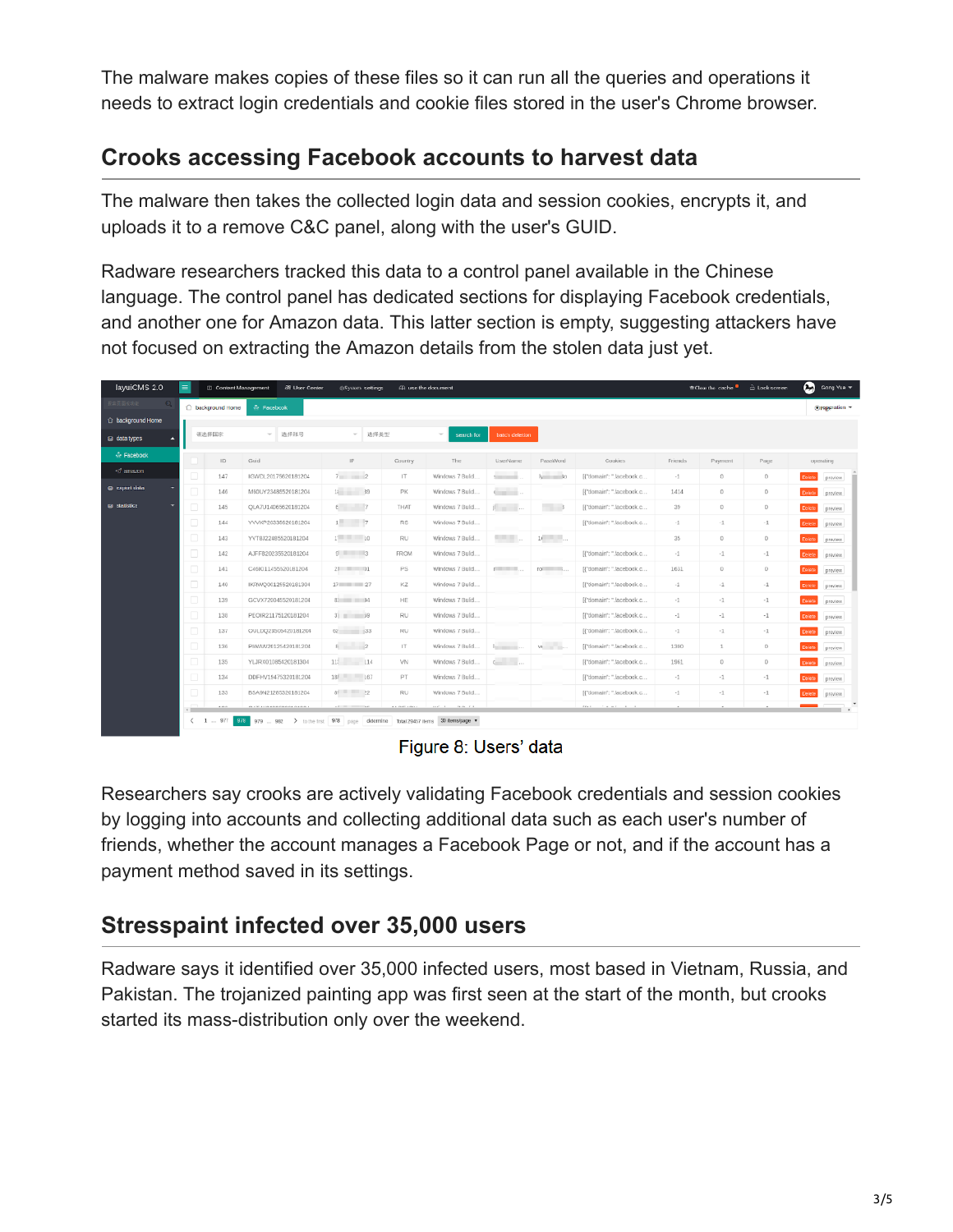

## Figure 1 & 2: Breakdown of malware by infections and geographies

While the malware is currently pretty well detected on aggregated virus-scanning services like VirusTotal, Stresspaint initially flew under the radar of some security software because it made copies of Chrome's login and cookies databases and queried the copies instead of attempting to access the original files, usually kept under surveillance by most security software.

Researchers have notified Facebook of the malware's credentials harvesting operations and have also reached out to the domain registrar where the malicious aol.net domain was registered, asking for it to be taken down.

**UPDATE 1:** Between the time we received the threat alert and publication time, Radware researchers have spotted changes to Stresspaint's inner workings, as the malware now uses a new format for the GUID, and some of the files and registry keys created on infected hosts also vary slightly. Nonetheless, besides cosmetic changes to file names and registry keys, the same modus operandi remains.

**UPDATE 2:** The Radware threat alert is now live, [here.](https://security.radware.com/malware/stresspaint-malware-targeting-facebook-credentials/)

### **Related Articles:**

[Eternity malware kit offers stealer, miner, worm, ransomware tools](https://www.bleepingcomputer.com/news/security/eternity-malware-kit-offers-stealer-miner-worm-ransomware-tools/)

[German automakers targeted in year-long malware campaign](https://www.bleepingcomputer.com/news/security/german-automakers-targeted-in-year-long-malware-campaign/)

[Ukraine warns of "chemical attack" phishing pushing stealer malware](https://www.bleepingcomputer.com/news/security/ukraine-warns-of-chemical-attack-phishing-pushing-stealer-malware/)

[RIG Exploit Kit drops RedLine malware via Internet Explorer bug](https://www.bleepingcomputer.com/news/security/rig-exploit-kit-drops-redline-malware-via-internet-explorer-bug/)